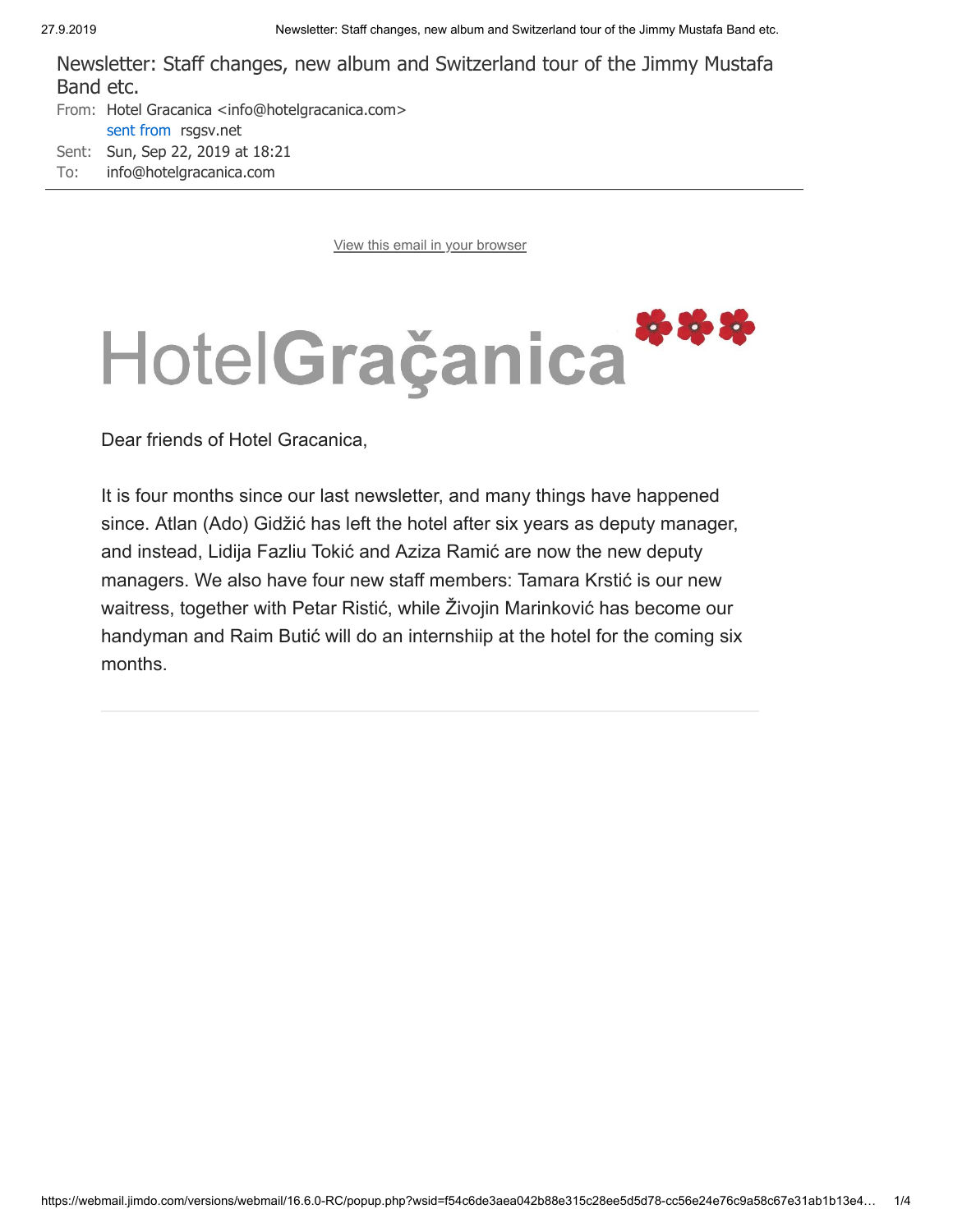

The Jimmy Mustafa Band that regularly plays at our Sunday brunch has recorded their second album, "Romane Bajrakja", in June (album cover painting: Bajram Mehmeti) and immediately went on tour in Germany. In October, they will go on their [second tour in Switzerland](https://hotelgracanica.us20.list-manage.com/track/click?u=710101f532782e0d56495f5c4&id=b190148fbf&e=1bb4a33e10), with these concerts:

- Chur, Postremise, 17 October at 19:00
- Alvaneu-Dorf, Nido del Lupo, 18 October at 19:00
- Mathon, Restaurant Muntsuley, 19 October at 19:00
- Arogno, Bar de la Poste, 20 October at 19:00
- Bellinzona, Biblioteca Interculturale, 24 October at 19:00
- Winterthur, Coalmine, 25 October at 19:00
- Winterthur, Ida-Beiz, 26 October at 20:30
- Zürich, Maxim Theater, 27 October at 20:00

[For a feature of the German public radio about the band s. Das Ende vom](https://hotelgracanica.us20.list-manage.com/track/click?u=710101f532782e0d56495f5c4&id=2d0b15da5d&e=1bb4a33e10) "Zigeunerlager Auschwitz". Massenmord im August 1944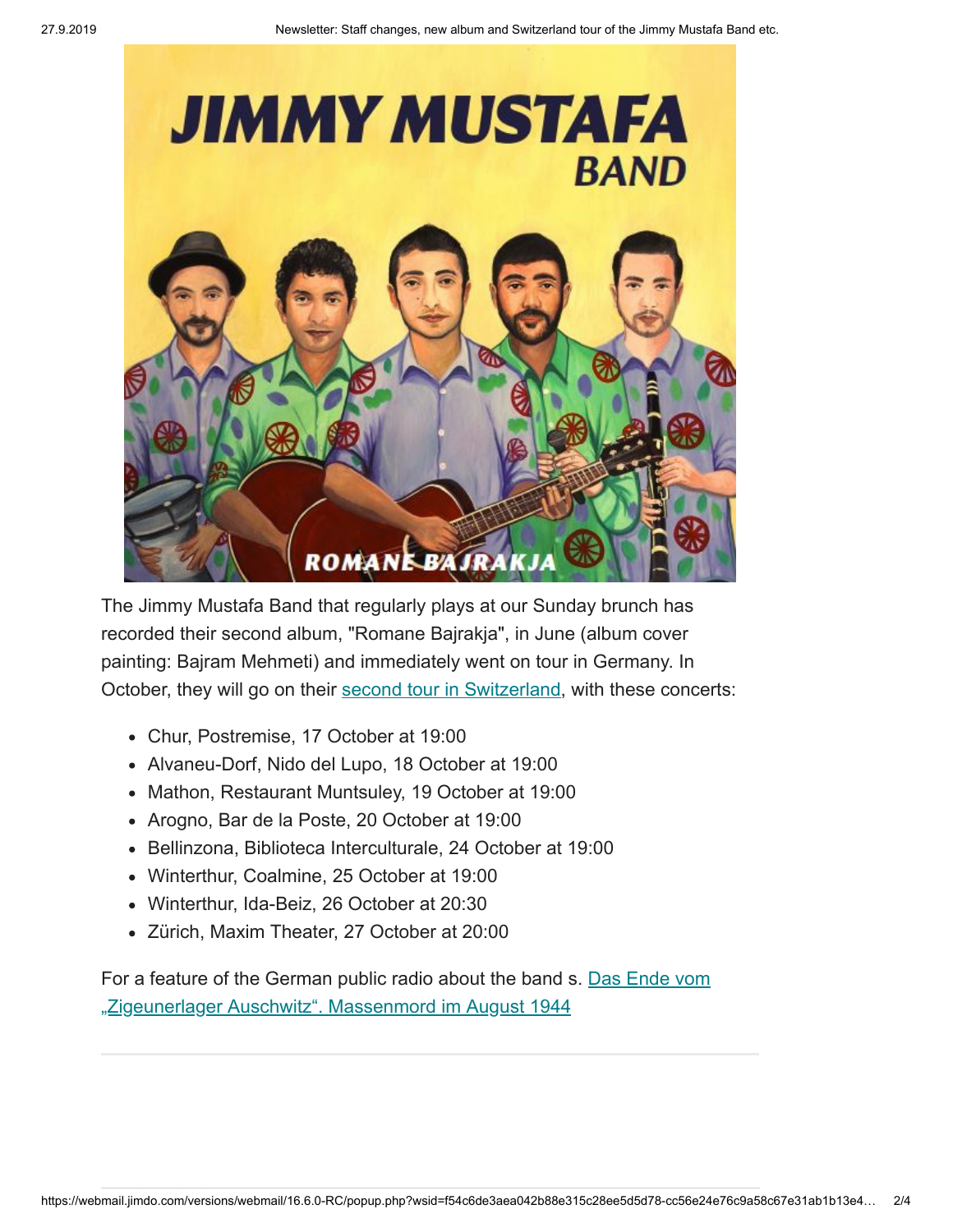## **Tourismus im Kosovo**

## Ein Hotel als Ort der Begegnung

Urlaub im Kosovo? Das klingt für die meisten Menschen eher abenteuerlich. Zu negativ ist das Image der kleinen Balkan-Republik. Ein ehemaliger Schweizer Diplomat will, dass sich das ändert, und hat in Pristina ein Hotel eröffnet. Neben Erholung will er auch für Verständigung zwischen den Ethnien sorgen.

Von Christoph Kersting



Einen Raum schaffen, in dem Menschen zusammen leben und arbeiten, egal zu welcher Volksgruppe sie gehören - im Hotel Gračanica scheint das zu klappen (Deutschlandradio / Christoph Kersting)

German public radio has also aired a new feature about the hotel: **Ein Hotel als** Ort der Begegnung. For more media reports about us in English, German, French, Italian, Dutch, Greek, Serbian, Albanian and Romanes check our [website!](https://hotelgracanica.us20.list-manage.com/track/click?u=710101f532782e0d56495f5c4&id=5a4dadd009&e=1bb4a33e10)

If you would like to get more often updates on what is going on at the hotel, follow us on [Facebook!](https://hotelgracanica.us20.list-manage.com/track/click?u=710101f532782e0d56495f5c4&id=9c292dbf9b&e=1bb4a33e10)

Best regards,

## HotelGračanica

info@hotelgracanica.com www.hotelgracanica.com www.facebook.com/HotelGracanica tel. +383 - (0)38 - 729 888 (landline) tel. +383 - (0)49 - 764 000 (mobile) Skype : hotel.gracanica